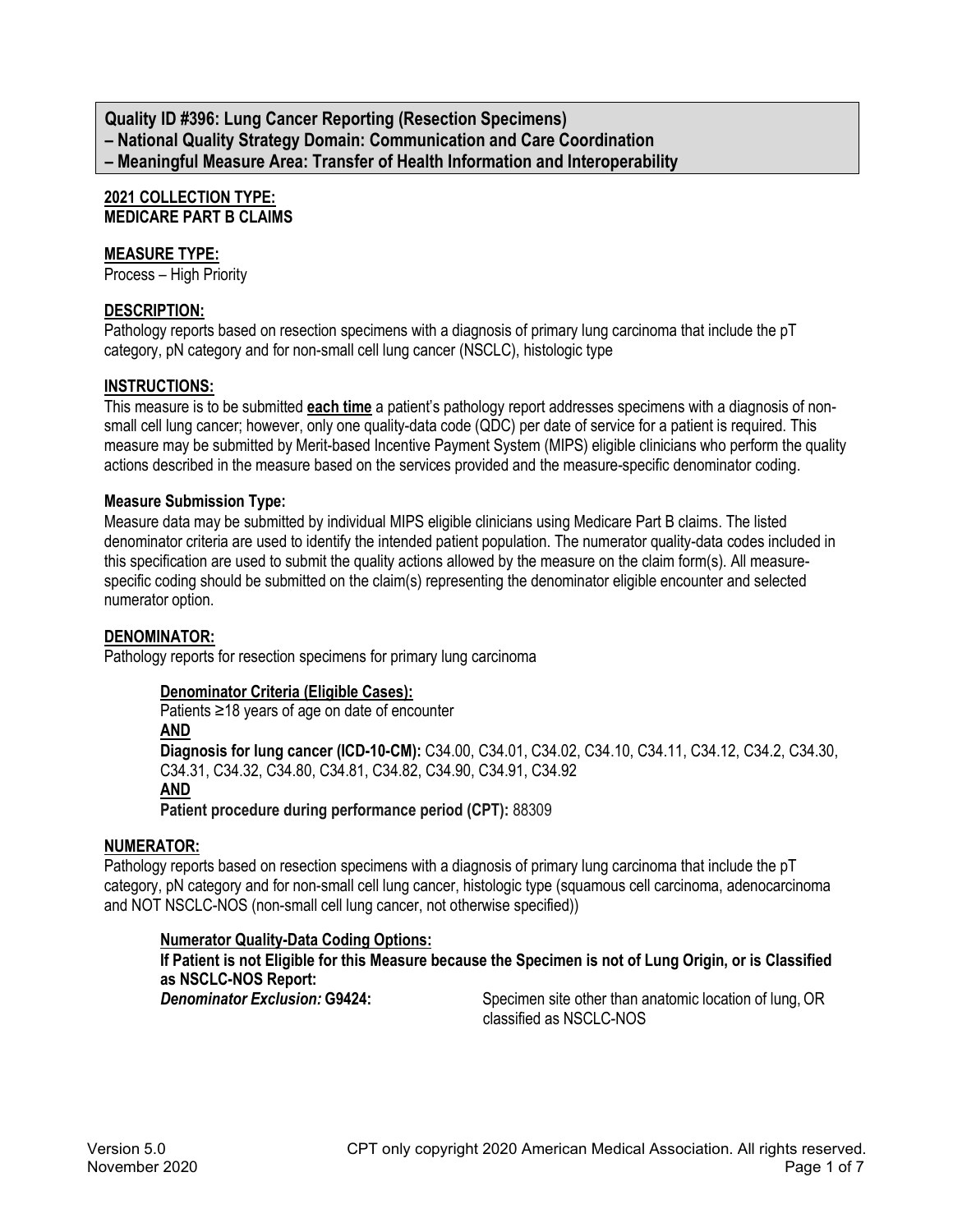**OR**

|           |                                      | Primary Lung Carcinoma that Include the pT category, pN category and for Non-Small Cell Lung<br>Cancer, Histologic Type (Squamous Cell Carcinoma, Adenocarcinoma and NOT NSCLC-NOS)                                                                                          |
|-----------|--------------------------------------|------------------------------------------------------------------------------------------------------------------------------------------------------------------------------------------------------------------------------------------------------------------------------|
|           | Performance Met: G9422:              | Primary lung carcinoma resection report documents<br>pT category, pN category and for Non-small Cell<br>Lung Cancer, Histologic Type (Squamous Cell<br>Carcinoma, Adenocarcinoma and NOT NSCLC-<br>NOS)                                                                      |
| OR        |                                      |                                                                                                                                                                                                                                                                              |
|           | <b>Reasons</b>                       | Primary Lung Carcinoma that Include the pT category, pN category and for Non-Small Cell Lung<br>Cancer, Histologic Type (Squamous Cell Carcinoma, Adenocarcinoma) not Documented for Medical                                                                                 |
|           | <b>Denominator Exception: G9423:</b> | Documentation of medical reason for not including pT<br>category, pN category and histologic type [For patient with<br>appropriate exclusion criteria (e.g. metastatic disease,<br>benign tumors, malignant tumors other than carcinomas,<br>inadequate surgical specimens)] |
| <b>OR</b> |                                      | ب ا الم0 المعرف السوارات المعرفين بين محكم بالقرن بعده من 15 ملك ما يتم المعلك معرفين معرف معرف المستطر                                                                                                                                                                      |

**Primary Lung Carcinoma that Include the pT category, pN category and for Non-Small Cell Lung Cancer, Histologic Type (Squamous Cell Carcinoma, Adenocarcinoma) not Documented, Reason not**  Given<br>Performance Not Met: G9425:

**Primary lung carcinoma resection report does not** document pT category, pN category and for Non-small Cell Lung Cancer, Histologic Type (Squamous Cell Carcinoma, Adenocarcinoma)

#### **RATIONALE:**

The TNM staging revisions (AJCC 7th edition) became effective for all new cases diagnosed after January 1, 2010. The new staging system is applicable to both NSCLC and, for the first time, small cell lung cancer (SCLC). There are significant changes in staging, particularly in T3 for NSCLC. These updates were maintained in the AJCC 8<sup>th</sup> edition (2018)Recent evidence suggests that significant variability still exists among clinicians with respect to staging practices (Turner, SR 2018)

### **CLINICAL RECOMMENDATION STATEMENTS:**

The TNM staging system of the American Joint Committee on Cancer (AJCC) and the International Union Against Cancer (UICC) is recommended for non-small cell lung cancer. Small cell lung cancer has been more commonly classified according to a separate staging system as either "limited" or "extensive" disease, but based on analysis of the International Association for the Study of Lung Cancer (IASLC) database, TNM staging is also recommended for small cell lung cancer.

The purpose of pathologic evaluation is to precisely classify the histologic type of lung cancer and to determine all staging parameters as recommended by the AJCC including tumor size, the extent of invasion (pleural and bronchial), adequacy of surgical margins, and presence or absence of lymph node metastasis.

Pathologic evaluation is performed to classify the histologic type of the lung cancer, determine the extent of invasion, determine whether it is primary lung cancer or metastatic cancer, establish the cancer involvement status of the surgical margins (i.e., positive or negative margins), and do molecular diagnostic studies to determine whether certain gene mutations are present.

A new lung cancer TNM staging system was developed by the International Association of the Study of Lung Cancer (IASLC) and adopted by the American Joint Commission for Cancer (AJCC) (7th edition, 2010). This new staging system is applicable to both NSCLC and SCLC based on studies by the IASLC which demonstrated the prognostic significance of the various stage designations in both diseases… application of the TNM system will not change how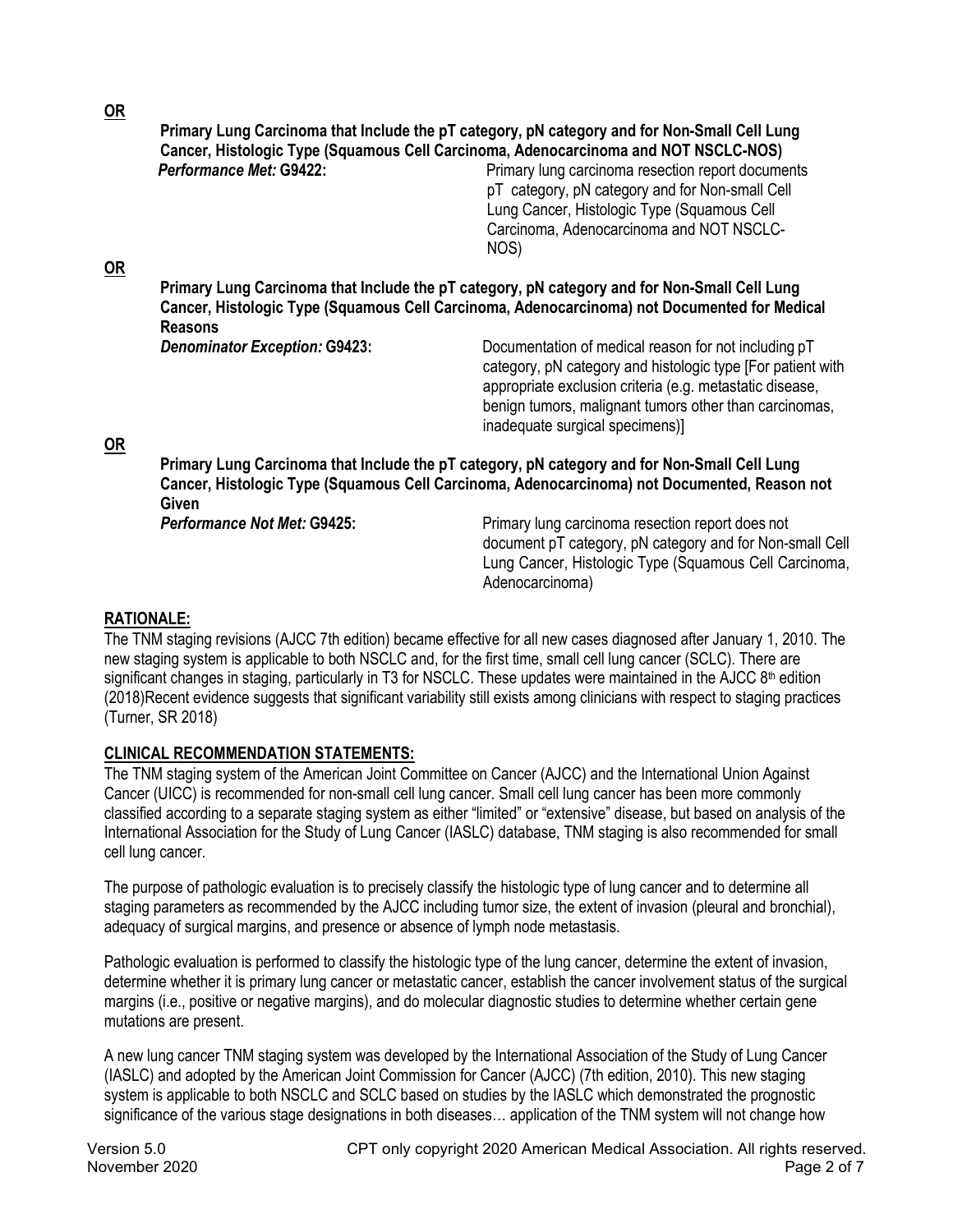patients are treated; however, clinical research studies should begin to utilize the TNM system, because it will allow for more precise assessments of prognosis and specific therapy in the future. Therefore, the SCLC algorithm was revised in 2011 to include the TNM staging information.

CAP August 2019 [Protocol for the Examination of Specimens From Patients With Primary Non-Small Cell Carcinoma,](https://documents.cap.org/protocols/cp-thorax-lung-resection-19-4100.pdf)  Small Cell Carcinoma, or Carcinoid Tumor of the Lung

[The NCCN. Non-Small Cell Lung Cancer: Clinical Practice Guidelines in Oncology.](https://www.nccn.org/professionals/physician_gls/pdf/nscl.pdf) Updated November 6 2019. Accessed December 18, 2019. To view the most recent and complete version of the guideline, go online t[o National](http://www.nccn.org/)  Comprehensive [Cancer Network.](http://www.nccn.org/)

The NCCN. Small Cell Lung [Cancer: Clinical Practice Guidelines in Oncology.](https://www.nccn.org/professionals/physician_gls/pdf/sclc.pdf) Updated November 15 2019. Accessed December 18, 2019. To view the most recent and complete version of the guideline, go online to National [Comprehensive Cancer](http://www.nccn.org/) Network.

#### **COPYRIGHT: THE MEASURES ARE PROVIDED "AS IS" WITHOUT WARRANTY OF ANY KIND.**

© 2020 College of American Pathologists. All Rights Reserved

Limited proprietary coding is contained in the Measure specifications for convenience. Users of the proprietary code sets should obtain all necessary licenses from the owners of these code sets. The College of American Pathologists disclaims all liability for use or accuracy of any Current Procedural Terminology (CPT®) or other coding contained in the specifications.

CPT® contained in the Measures specifications is copyright 2004-2020 American Medical Association. ICD-10 is copyright 2020 World Health Organization. All Rights Reserved.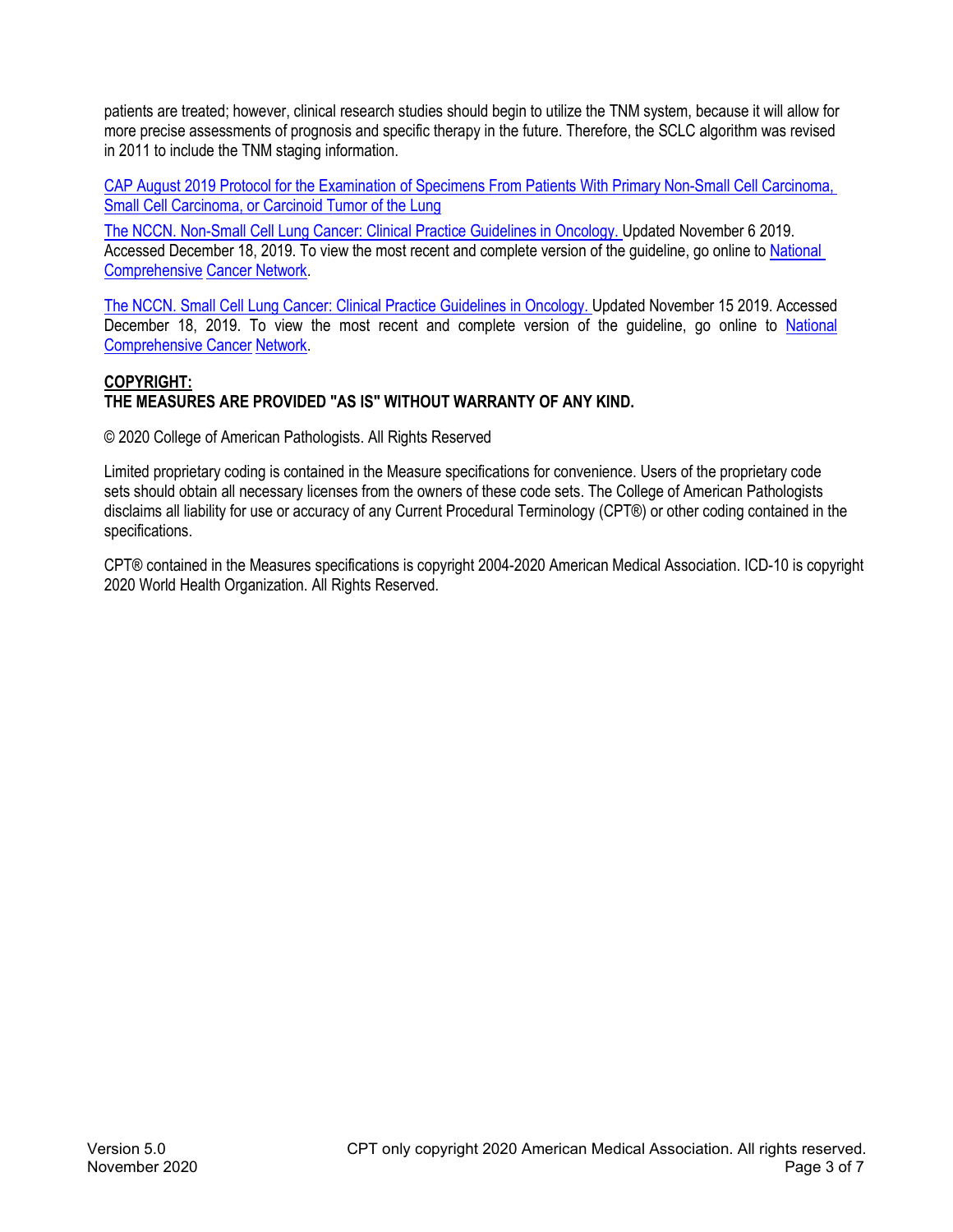#### **2021 Medicare Part B Claims Flow for Quality ID #396: Lung Cancer Reporting (Resection Specimens)**



*Disclaimer: Refer to the measure specification for specific coding and instructions to submit this measure.*

\*See the posted measure specification for specific coding and instructions to submit this measure. NOTE: Submission Frequency: Procedure

CPT only copyright 2020 American Medical Association. All rights reserved. The measure diagrams were developed by CMS as a supplemental resource to be used in conjunction with the measure specifications. They should not be used alone or as a substitution for the measure specification. v5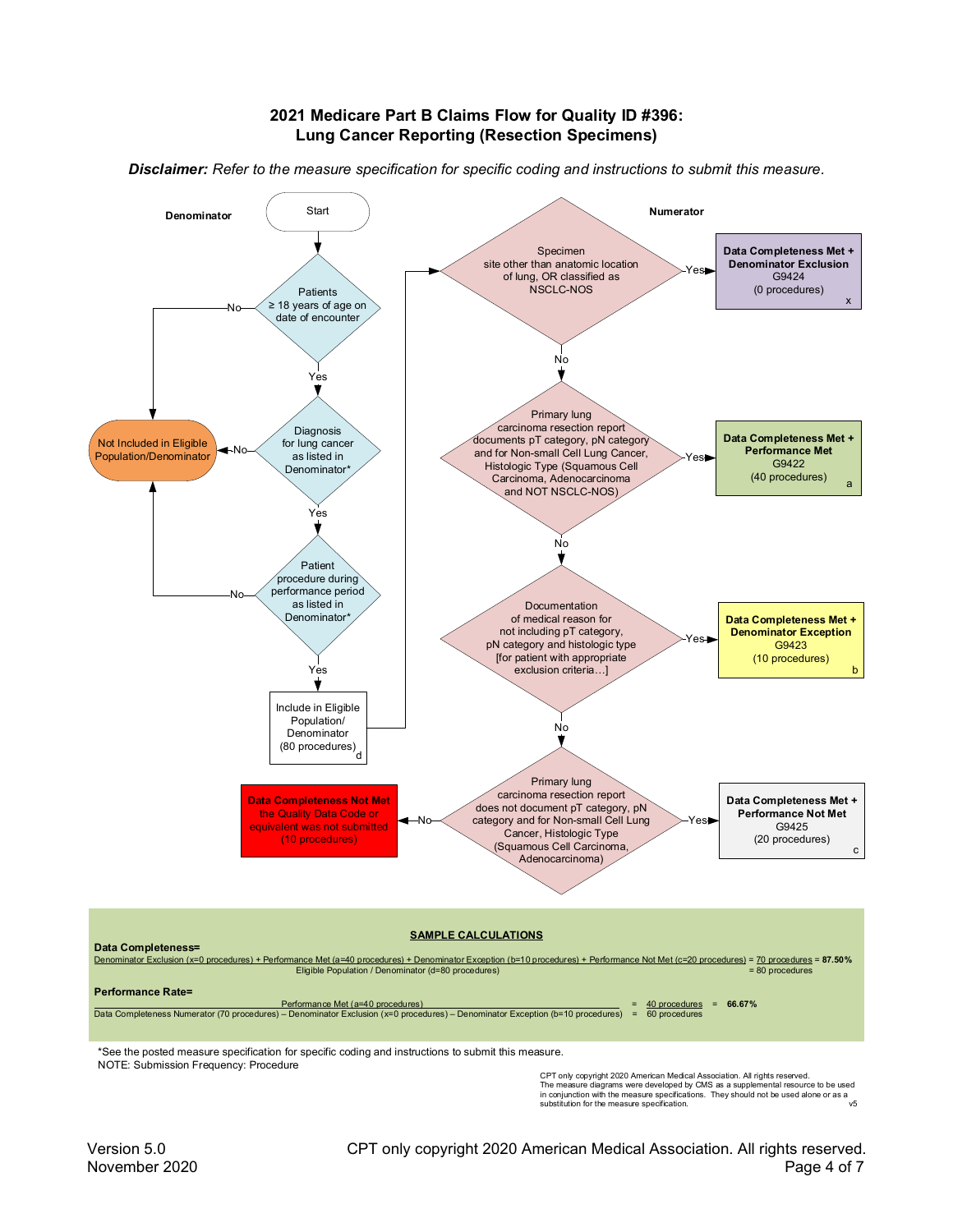# **2021 Medicare Part B Claims Flow Narrative for Quality ID #396: Lung Cancer Reporting (Resection Specimens)**

*Disclaimer: Refer to the measure specification for specific coding and instructions to submit this measure.*

- 1. Start with Denominator
- 2. Check *Patients greater than or equal to 18 years of age on date of encounter*:
	- a. If *Patients greater than or equal to 18 years of age on date of encounter* equals No, do not include in *Eligible Population/Denominator*. Stop processing.
	- b. If *Patients greater than or equal to 18 years of age on date of encounter* equals Yes, proceed to check *Diagnosis for lung cancer as listed in Denominator\**.
- 3. Check *Diagnosis for lung cancer as listed in Denominator\**:
	- a. If *Diagnosis for lung cancer as listed in Denominator\** equals No, do not include in *Eligible Population/Denominator*. Stop processing.
	- b. If *Diagnosis for lung cancer as listed in Denominator\** equals Yes, proceed to check *Patient procedure during performance period as listed in Denominator\**.
- 4. Check *Patient procedure during performance period as listed in Denominator\**:
	- a. If *Patient procedure during performance period as listed in Denominator\** equals No, do not include in *Eligible Population/Denominator*. Stop Processing.
	- b. If *Patient procedure during performance period as listed in Denominator\** equals Yes, include in *Eligible Population/Denominator*.
- 5. Denominator Population:
	- Denominator Population is all Eligible Procedures in the Denominator. Denominator is represented as Denominator in the Sample Calculation listed at the end of this document. Letter d equals 80 procedures in the Sample Calculation.
- 6. Start Numerator
- 7. Check *Specimen site other than anatomic location of lung, OR classified as NSCLC-NOS*:
	- a. If *Specimen site other than anatomic location of lung, OR classified as NSCLC-NOS* equals Yes, include in the *Data Completeness Met and Denominator Exclusion*.
		- *Data Completeness Met and Denominator Exclusion* letter is represented in the Data Completeness and Performance Rate in the Sample Calculation listed at the end of this document. Letter x equals 0 procedures in the Sample Calculation.
	- b. If *Specimen site other than anatomic location of lung, OR classified as NSCLC-NOS* equals No, proceed to check *Primary lung carcinoma resection report documents pT category, pN category and for non- small cell lung cancer, histologic type (squamous cell carcinoma, adenocarcinoma and NOT NSCLC- NOS)*.
- 8. Check *Primary lung carcinoma resection report documents pT category, pN category and for non- small cell lung cancer, histologic type (squamous cell carcinoma, adenocarcinoma and NOT NSCLC- NOS)*: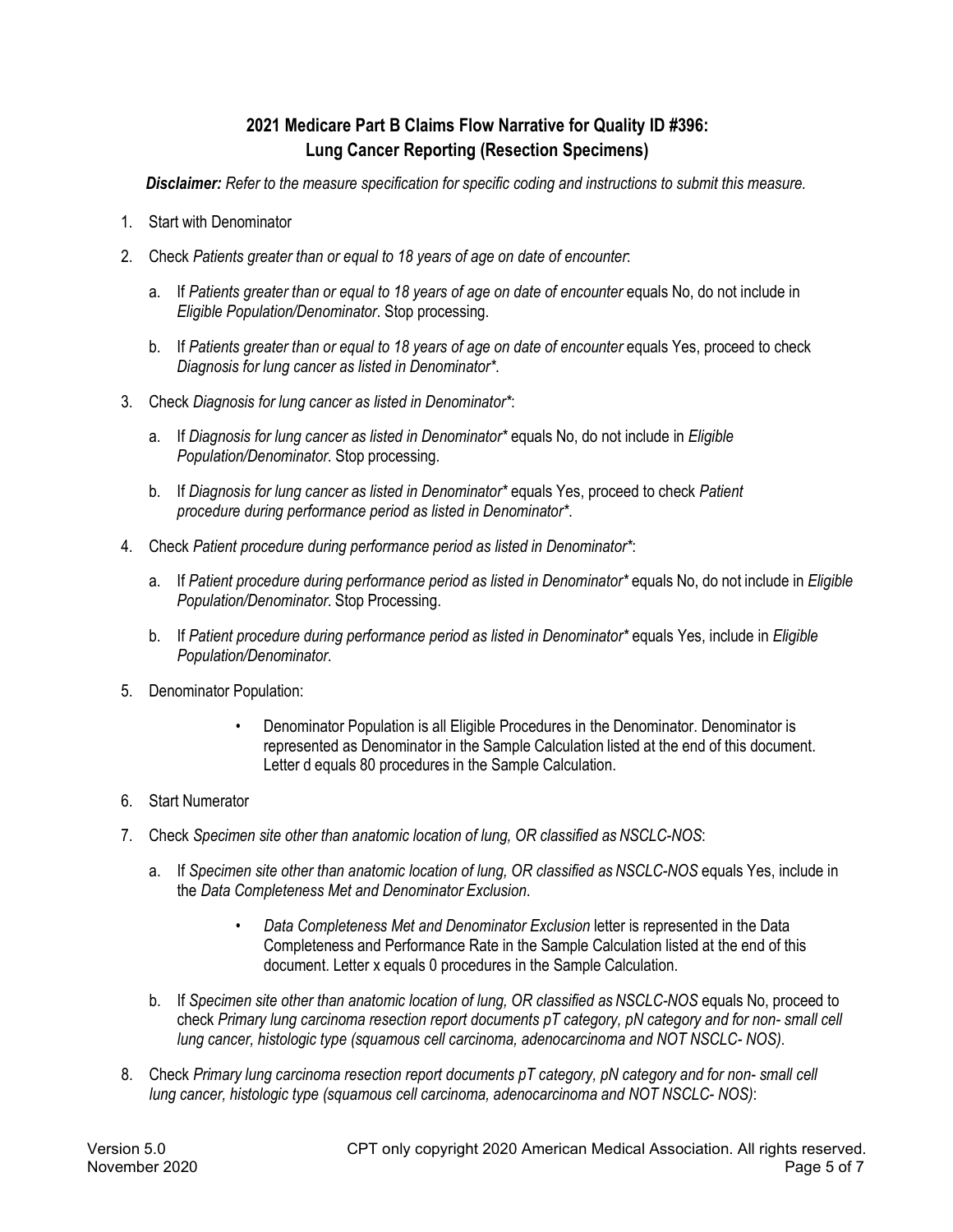- a. If *Primary lung carcinoma resection report documents pT category, pN category and for non- small cell lung cancer, histologic type (squamous cell carcinoma, adenocarcinoma and NOT NSCLC- NOS)* equals Yes, include in *Data Completeness Met and Performance Met*.
	- *Data Completeness Met and Performance Met* letter is represented in the Data Completeness and Performance Rate in the Sample Calculation listed at the end of this document. Letter a equals 40 procedures in Sample Calculation.
- b. If *Primary lung carcinoma resection report documents pT category, pN category and for non- small cell lung cancer, histologic type (squamous cell carcinoma, adenocarcinoma and NOT NSCLC- NOS)* equals No, proceed to check *Documentation of medical reason for not including pT category, pN category and histologic type [for patient with appropriate exclusion criteria…]*.
- 9. Check *Documentation of medical reason for not including pT category, pN category and histologic type [for patient with appropriate exclusion criteria…]*:
	- a. If *Documentation of medical reason for not including pT category, pN category and histologic type [for patient with appropriate exclusion criteria…]* equals Yes, include in the *Data Completeness Met and Denominator Exception*.
		- *Data Completeness Met and Denominator Exception* letter is represented in the Data Completeness and Performance Rate in the Sample Calculation listed at the end of this document. Letter b equals 10 procedures in the Sample Calculation.
	- b. If *Documentation of medical reason for not including pT category, pN category and histologic type [for patient with appropriate exclusion criteria…]* equals No, proceed to check *Primary lung carcinoma resection report does not document pT category, pN category and for non-small cell lung cancer, histologic type, (squamous cell carcinoma, adenocarcinoma).*
- 10. Check *Primary lung carcinoma resection report does not document pT category, pN category and for non-small cell lung cancer, histologic type, (squamous cell carcinoma, adenocarcinoma)*:
	- a. If *Primary lung carcinoma resection report does not document pT category, pN category and for non-small cell lung cancer, histologic type, (squamous cell carcinoma, adenocarcinoma)* equals Yes, include in *Data Completeness Met and Performance Not Met*.
		- *Data Completeness Met and Performance Not Met* letter is represented in the Data Completeness in the Sample Calculation listed at the end of this document. Letter c equals 20 procedures in the Sample Calculation.
	- b. If *Primary lung carcinoma resection report does not document pT category, pN category and for non-small*  cell lung cancer, histologic type, (squamous cell carcinoma, adenocarcinoma) equals No, proceed to check *Data Completeness Not Met*.
- 11. Check *Data Completeness Not Met*:
	- a. If *Data Completeness Not Met*, the Quality Data Code or equivalent was not submitted. 10 procedures have been subtracted from the Data Completeness Numerator in the Sample Calculation.

### **Sample Calculations**

Data Completeness equals Denominator Exclusion (x equals 0 procedures) plus Performance Met (a equals 40 procedures) plus Denominator Exception (b equals 10 procedures) plus Performance Not Met (c equals 20 procedures)